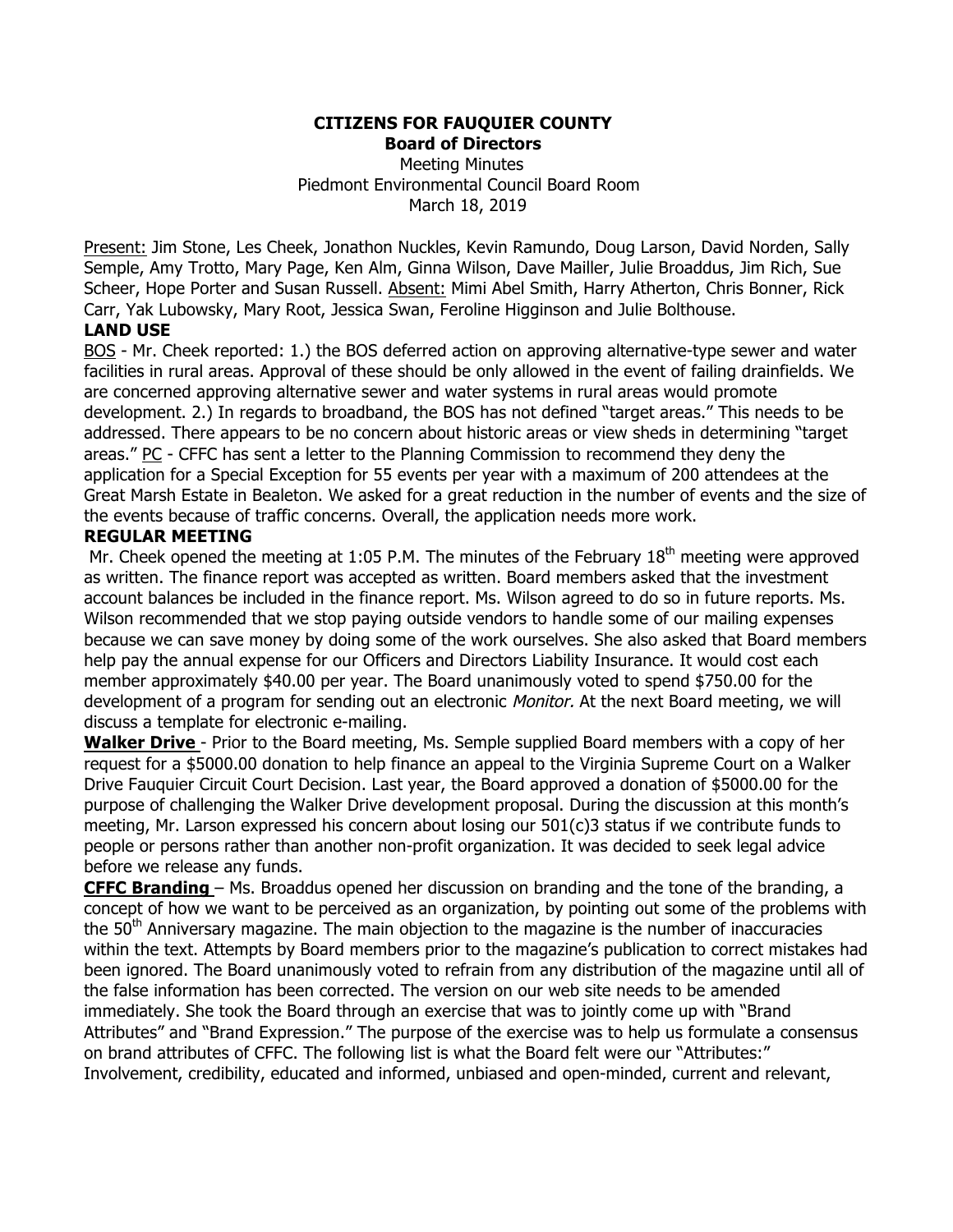solution oriented, collaborative, comprehensive, objective, a sense of place for everyone and quality of life for all.

**Goals and Objectives –** Mr. Cheek reported that he listed some of our goals and objectives in the upcoming Monitor and asked if anyone had other suggestions to add to the list. Ms. Scheer wants to add the backing of the PDR program and more emphasis on saving farm land, even though other organizations are doing it. Ms. Broaddus asked how CFFC can promote these goals. Ms. Scheer said to give money to existing organizations. Mr. Rich said the Land Trust of Virginia would partner with us to promote easements. Mr. Ramundo suggested that we wait for Mr. Atherton to return to discuss what we can do to back PDR's and conservation easements in the County.

**Membership** – Ms. Trotto thanked the members of the Board who helped with updating the membership data base, particularly Ms. Semple who did all of the manual work of correcting and adding new information into the data base. Ms. Trotto turned the floor over to Ms. Page who told the Board about an initiative to collaborate with the Warrenton Garden Club, along with other potential partners, to create several **milkweed plantings** in the County in an effort to support the restoration of habitats for the Monarch butterfly. Initially, the effort will create two milkweed plantings in easily accessible public areas such as Rady Park and the entrance to the Greenway. If this is successful, it is hoped that we can expand the efforts to other sites. Ultimately, it is hoped that the plantings can be registered as "Monarch Waystations", a program offered by the national Monarch Association. At this time, CFFC is looking for consultation guidance from the Warrenton Garden Club as to preparation, installation and maintenance. Ms. Page asked the Board for \$3500.00 for the project and for a new CFFC banner. The Board unanimously approved the expenditure. Mr. Alm said that Jim Hankins of the Fauquier Education Farm has offered to have a CFFC Day where CFFC Board members can help plant seed potatoes. **Give Local Piedmont –** Inspired by Ms. Broaddus's recommendation, Ms. Trotto signed CFFC up to participate in this year's *Give Local Piedmont*, a one-day event taking place on May 7, 2019. This event is hosted by the Northern Piedmont Community Foundation for an on-line giving event to inspire people to give to the non-profit(s) of their choice. Every dollar donated will be increased with money provided by the PATH Foundation and other sponsors. Donations are made through the www.givelocalpiedmont.org website by credit or debit cards. Checks are accepted between 12-5 P.M. at a location yet to be determined, and must be made payable to the Northern Piedmont Community Foundation with CFFC written in the "memo" line. If you or someone you know prefers to donate by check, for their convenience, we will collect them beforehand and deliver them to the location on May 7. Donations by check are counted for the final tally, but not toward prizes given during the day. Ms. Trotto attended a seminar on tips for maximizing donations during the event and all of the speakers agreed that obtaining 100% Board participation and matching funds were the two most successful promotions. Ms. Trotto is asking for 100% participation and will be sending reminders as we approach the date. Complete Board participation of \$10.00 or more will show that we are 100% committed to working for our community to preserve our resources and to protect Fauquier County's future. Prizes are awarded throughout the day based on the number of donations received, so every donation counts. Besides your donation, there are other ways to you can help to make the campaign successful: 1.) Secure a donor to offer matching funds, 2.) Spread awareness of the Give Local Piedmont campaign by informing friends, family and co-workers about it and encourage their participation. Postcards are available to give information on our letterhead to help with your efforts for those interested and 3.) Advertise the event by placing signs or banners on your home and business properties. Ms. Trotto will deliver the signs provided by the PATH Foundation to you.